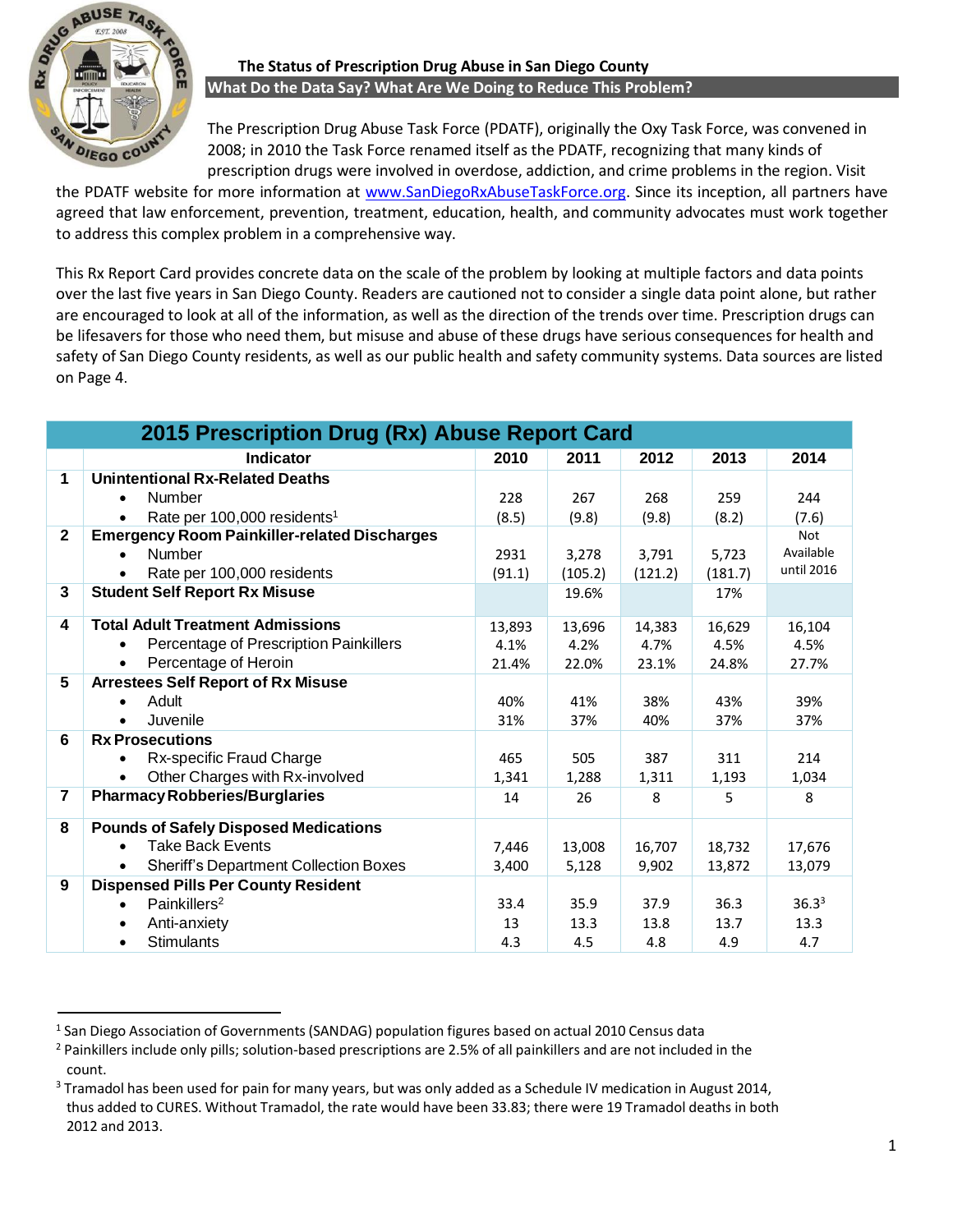### **Additional Details on Prescription Drug (Rx) Indicators**

Sources listed on Page 4.

#### **Drug Treatment**

Data on the actual number of public treatment admissions in San Diego County reflect the availability of treatment, which varies according to funding and other factors, and does not necessarily reflect the need for treatment among drug users.



## **Demographics of 2014 Overdose Deaths**

| <b>Table 1: Race/Ethnicity of 2014 Overdose</b><br><b>Deaths</b> |     |       |  |  |  |  |
|------------------------------------------------------------------|-----|-------|--|--|--|--|
| Asian Indian                                                     | 1   | 0.41% |  |  |  |  |
| <b>Asian Pacific Islander</b>                                    | 4   | 1.64% |  |  |  |  |
| <b>Black</b>                                                     | 15  | 6.15% |  |  |  |  |
| <b>Hispanic</b>                                                  | 27  | 11%   |  |  |  |  |
| <b>Native American</b>                                           | 3   | 1.23% |  |  |  |  |
| Other                                                            | 2   | 0.82% |  |  |  |  |
| White                                                            | 192 | 79%   |  |  |  |  |
| Total                                                            | 244 | 100%  |  |  |  |  |

**Stole** 21% 33%

|               | Table 3:<br>2014 SAM Self-reported Method of<br><b>Obtaining Rx</b> |          |
|---------------|---------------------------------------------------------------------|----------|
|               | Adult                                                               | Juvenile |
| Given         | 91%                                                                 | 76%      |
| <b>Bought</b> | 52%                                                                 | 45%      |

#### **Rx-Impaired Driving**

- In 2012, the first statewide roadside survey in California measured alcohol and other drug use among drivers on weekend evenings in eight communities – including Chula Vista. While 7.4% tested positive for alcohol, 7% were positive for marijuana and 4.6% were positive for Rx and over-the-counter drugs.
- New grants have created a special prosecution team for major Driving Under the Influence (DUI) fatalities and injuries at the District Attorney's office, and a dedicated druggeddriving unit at the San Diego City Attorney's Office. In addition, local efforts are underway to increase enforcement capacity through a unit designator and increased patrol training.
- In 2014, the DA's Office prosecuted 197 defendants (215 in 2012/161 in 2013) for DUI that included an Rx drug in the text of the incident report.

| Table 2: Age & Gender for 2014 Overdose Deaths |        |      |     |      |     |      |                               |  |
|------------------------------------------------|--------|------|-----|------|-----|------|-------------------------------|--|
| Age                                            | Female |      |     |      |     |      | County<br>Population<br>Age % |  |
| $15 - 24$                                      | 4      | 3%   | 13  | 10%  | 17  | 7%   |                               |  |
| 25-34                                          | 11     | 10%  | 20  | 16%  | 31  | 13%  |                               |  |
| $35 - 44$                                      | 19     | 17%  | 13  | 10%  | 32  | 13%  |                               |  |
| 45-54                                          | 33     | 29%  | 43  | 33%  | 76  | 31%  |                               |  |
| 55-64                                          | 39     | 34%  | 31  | 24%  | 70  | 29%  |                               |  |
| $65+$                                          | 9      | 8%   | 9   | 7%   | 18  | 7%   |                               |  |
| <b>Total</b>                                   | 115    | 100% | 129 | 100% | 244 | 100% |                               |  |

|       | <b>Prescription Interaction with Other Substances</b> |               |
|-------|-------------------------------------------------------|---------------|
| ln 20 | <b>Table 4: Rx-Related Overdoses in 2014</b>          |               |
|       | <b>Prescription Only</b>                              | 122           |
|       | <b>Prescription and Alcohol</b>                       | 45            |
|       | Prescription and Illicit                              | 42            |
|       | Prescription and OTC                                  | 10            |
|       | Prescription and Other                                | 2             |
|       | Prescription, Alcohol and OTC                         | $\mathcal{P}$ |
|       | Prescription, Illicit and Alcohol                     | 20            |
|       | Prescription, Illicit and OTC                         |               |
|       | <b>Total</b>                                          | 244           |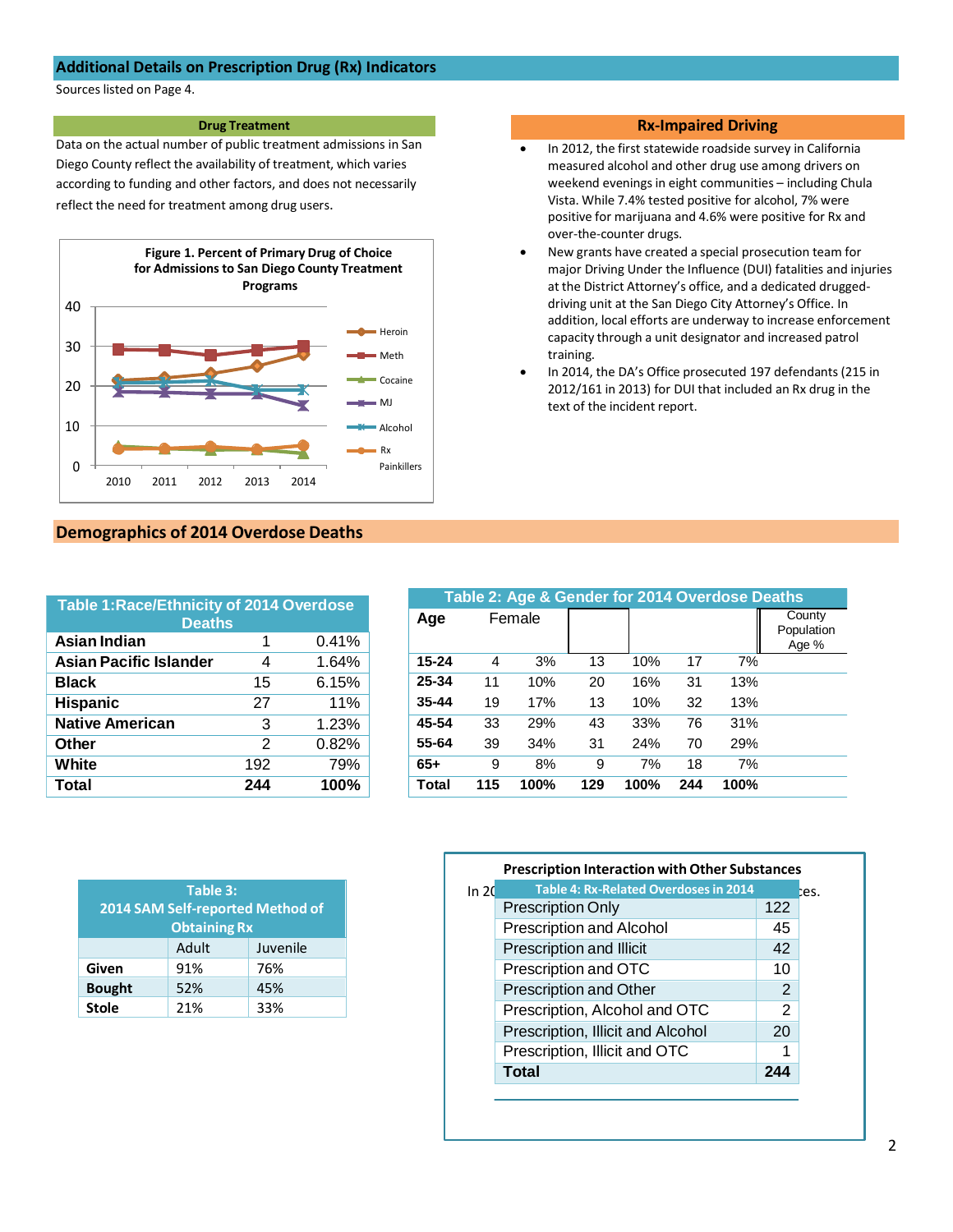### **2015 Heroin Addendum**

Heroin abuse continues to grow. Heroin seizures and treatment admissions have increased consistently in the last five years. National studies confirm that younger users switch to heroin after painkillers become harder to find or pay for. In 2012, according the SANDAG's Substance Abuse Monitoring program, of arrestees who reported heroin use, 27% said they had used prescription opioids before trying heroin. Of this group, 63% said heroin was a substitute because it was easy to get and was less expensive. These findings echo a 2010 study of young (18-40 year old) intravenous drug users in San Diego County, where 40% said that they had misused opioids prior to initiating heroin injection (Pollini 2011). Other indicators of the growing heroin problem are listed below. Sources are listed on Page 4.

Naloxone is an antidote to a heroin overdose that is delivered as a nasal spray or injection. In 2014, the Sheriff's Department trained patrol officers on naloxone use, and patrol cars in the Santee Station were equipped in a pilot project. There were 11 resuscitations in that station over six months. The Sheriff's Department established policy to train and outfit all patrol in the nine contract cities and unincorporated areas.

| <b>Drug-Related Naloxone</b> 2011           |     | 2012 | 2013  | <b>2014</b> |
|---------------------------------------------|-----|------|-------|-------------|
| Use by Emergency<br><b>Medical Services</b> | 929 | 997  | 1.141 | 1.210       |

|                |                                              | 2010     | 2011      | 2012    | 2013      | 2014    |
|----------------|----------------------------------------------|----------|-----------|---------|-----------|---------|
|                | 1. Heroin Seizures (Kgs.)                    |          |           |         |           |         |
|                | At San Diego County Ports of Entry           | 214      | 319       | 470     | 689       | 756     |
|                | 2. Heroin Price per Gram                     | $$50-80$ | $$80-100$ | \$50-90 | $$50-100$ | \$50-70 |
| 3.             | Adult Arrestees Positive Heroin Rate         | 10%      | 9%        | 11%     | 12%       | 13%     |
| $\mathbf{4}$ . | <b>Treatment Admissions:</b>                 | 21%      | 22%       | 23%     | 25%       | 28%     |
|                | Heroin Listed as Primary Drug of Choice      |          |           |         |           |         |
|                | 5. Number of Heroin Overdose Deaths          | 71       | 80        | 74      | 86        | 105     |
|                | A. Percentage of deaths with heroin detected |          |           |         |           |         |
|                | as part of all illicit drug overdoses        | 35%      | 38%       | 34%     | 32%       | 36%     |
|                | B. Percentage of all overdose deaths         | 15%      | 17%       | 15%     | 16%       | 17%     |

### **Table 5: Selected Heroin Indicators for San Diego County**